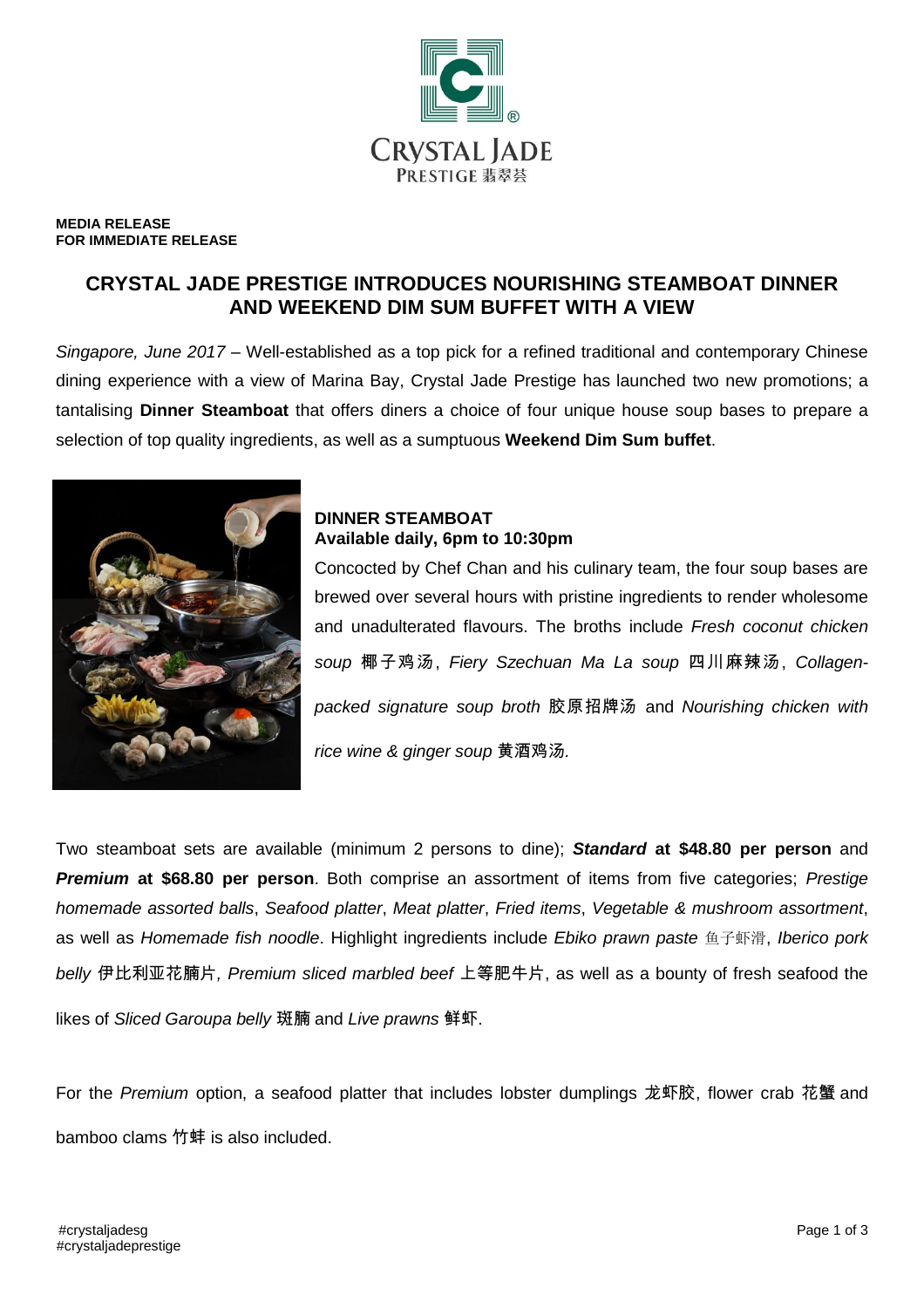Diners can also request for 'add-on' items spanning live seafood, pork collar and wagyu beef to Crystal Jade Prestige's specialties such as *Homemade dace fish ball* 鲮鱼丸 and *Homemade fresh prawn ball* 生虾 丸 among others.

### **WEEKEND DIM SUM BUFFET**

**Available until 29 October, weekends and public holiday lunch only, minimum 2 to dine**



*Summer colourful 'ha gau' – Steamed shrimp dumpling with bamboo shoot* & *Mango with coconut jelly*

Fans of the establishment's menu of finely-crafted dim sum can indulge to their hearts' content for lunch and even tea during specific timings; 10am to 11:45am, 12 noon to 1.45pm and 2pm to 3:30pm (last order at 3pm).

Priced at \$36.80 per adult and \$16.80 per child, the selection spans over 50 items ranging from steamed specialities, baked pastries and deep-fried bites, to wholesome soups, appetisers, main courses, rice/noodle/congee, as well as desserts.

One serving of the popular *Prestige Signature Dim Sum Platter* 翡翠荟精选点四拼; an inventive selection of steamed items the likes of *Prawn & carrot dumpling with black truffle* 黑崧露三色虾饺, *Assorted mushroom dumpling* 金鱼蒸菌饺, *Osmanthus dumpling with scallop and celery* 桂花玉带饺 and *Water chestnut dumpling with olive and parsley* 马蹄香芹八宝袋, will also be served to each diner (one serving only per diner). Customers can also opt to enjoy a whole *Peking duck* 北京烤鸭 at a special price of \$48 (U.P. \$72.80)

Some highlights from the extensive Weekend Dim Sum buffet menu include a pretty *Summer colourful 'ha gau' – steamed shrimp dumpling with bamboo shoot* 彩色鲜虾饺, *Deep-fried yam dumpling with fruits* 鲜果